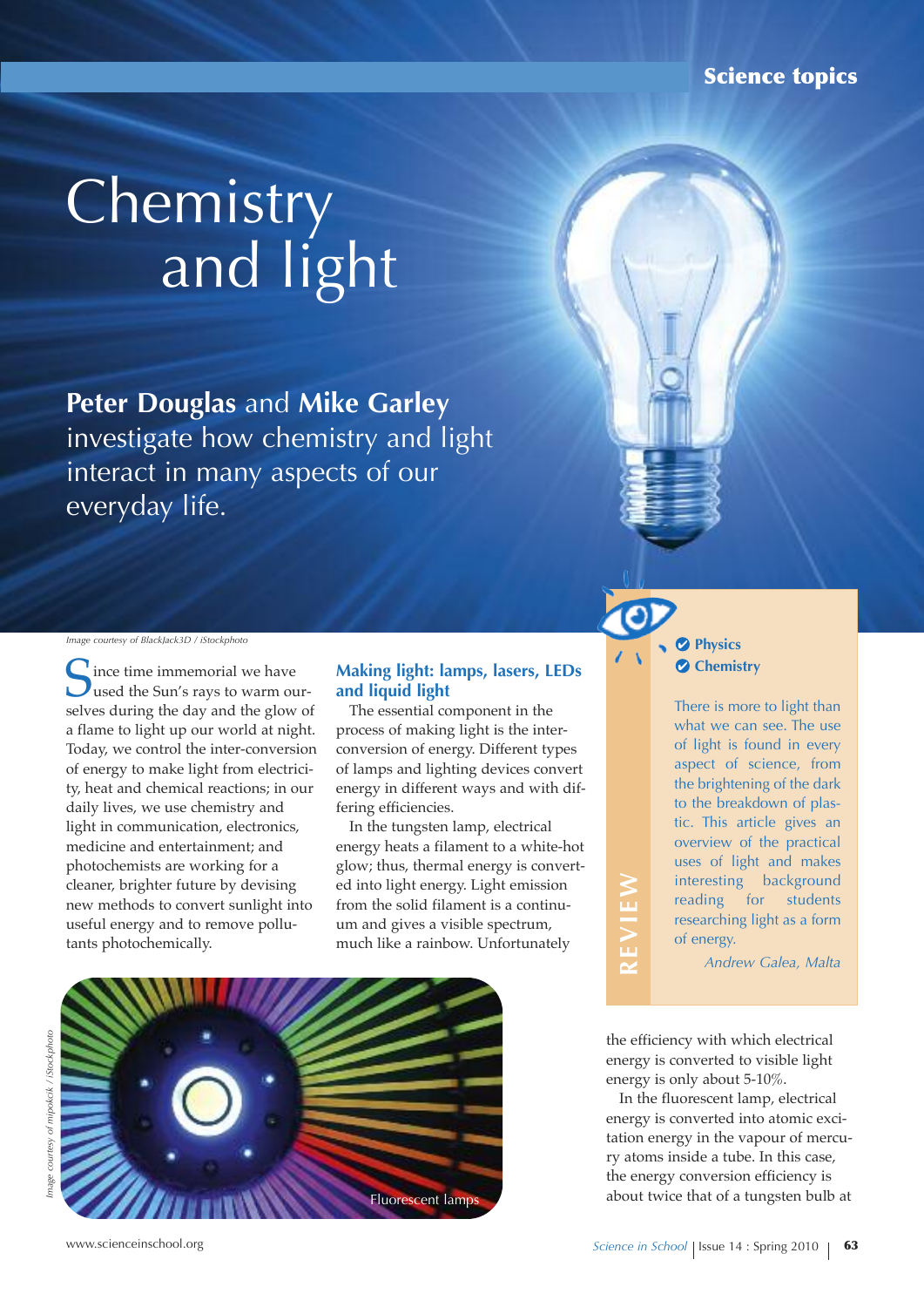

*Image courtesy of Petrovich9 / iStockphoto*

around 20%. However, the spectrum of light emitted by these lamps (when the electrons return to their non-excited state) is not continuous; instead, light is emitted at specific wavelengths and colours corresponding to the electrical energy levels of the mercury atoms. Household fluorescent tubes, therefore, have a coating of white phosphor inside to convert this light emission into a more continuous spectrum. Replacing the mercury

vapour with other gases, such as neon (which gives an orange light) or other inert gases, allows the production of many different coloured fluorescent lamps, used for luminous displays and signs (see image on page 63). Different phosphor coatings also change the colour of the light from the lamp.

Electrical energy can be converted still more efficiently into light by light-emitting diodes (LEDs); electrici-



ty excites electrons in specially designed *semiconductor* (see glossary for all italicised terms) layered structures to produce visible light, with a conversion efficiency of up to 35%. *Electroluminescent* paper uses the same principle. Many lasers also use electrical energy to generate high-intensity laser light, which can be collected into a very narrow, intense beam. Highpower lasers can cut metal or can even be used as light scalpels in surgery. Lasers are also used in communications and digital technology in barcode readers and optical disc readers.

'Liquid light' relies on a different kind of energy conversion – *chemiluminescence –* to produce a cold light

*Image courtesy of NEUROtiker; image source: Wikimedia Commons*



through chemical reactions rather than thermal energy. This is how chemiluminescent light sticks work. In nature, glow worms and creatures that live in the darkness of caves or the deep sea use chemiluminescence for inter- and intra-species signalling.

#### **Photochemistry: fluorescence, plastics, photography and medicine**

One type of light emission – *fluorescence* – is used in optical brighteners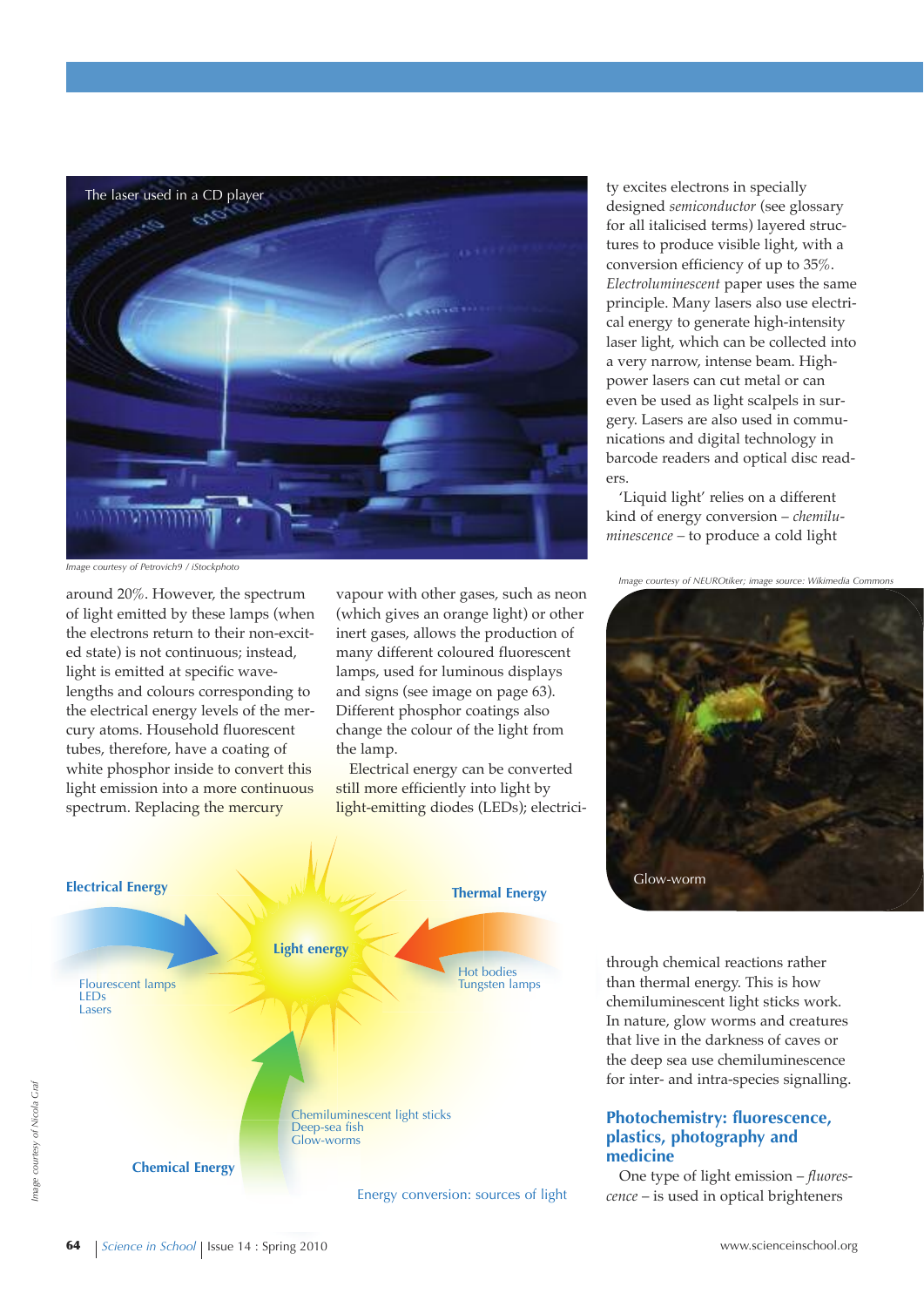in washing powders. They absorb the small amount of invisible UV light in the Sun's spectrum, and re-emit it as blue light, making clothes look 'whiter than white'. Fluorescence is also used in the security markings on banknotes, while *phosphorescence* (similar to fluorescence but with a longer life) is used in safety signs. Fluorescence, phosphorescence and chemiluminescence are also used in novelty items such as luminous body paint, hair gel, lipstick and jewellery.

Light can be used to make plastics. Plastics are made by polymerisation – the joining together of lots of small molecules (monomers) to give one long molecule (a polymer). This process often needs something with enough energy to start the process going, although once started, the energy released in the joiningup step is usually enough to keep the process

*Public domain image; image source: Wikimedia Commons*



going. When light is absorbed by a molecule, that molecule becomes more energetic because of the energy of the photon it has absorbed; we say the molecule has been excited. These excited-state molecules are excellent polymerisation initiators because of this extra energy – thus light can be used to convert liquid monomers into a solid plastic. This process called *photopolymerisation* gives us dental glues that harden under UV light (see image on page 66), as well as photo-curing paints which are used to print images onto a wide variety of substrates – soft-drink cans for example.

### **A C k G R O u n d**

## **Glossary**

**Chemiluminescence:** The generation of light directly from a chemical reaction, e.g. the light from glow-worms and chemiluminescent light sticks.

**Electroluminescence:** The direct generation of light from electricity, e.g. in the display screens of mobile phones.

**Fluorescence:** The emission of light associated with the transition of an electron from an excited state to a lowerenergy state during which an electron does not have to change its spin. Because of this, the light emission happens very quickly after excitation, usually within a few nanoseconds. Thus if the excitation source is removed, fluorescence stops within a few nanoseconds.

**Luminescence:** A general term for the emission of light.

**Phosphorescence:** The emission of light associated with the transition from an excited state to a state of lower energy where an electron does have to change its spin. This allows the light emission to occur more slowly, sometimes over a timescale of seconds in molecules and often longer in solid-state phosphors. Thus if the excitation source is removed, phosphorescence can sometimes still be seen, e.g. 'glow in the dark' stickers or the afterglow from the phosphor on a fluorescent tube which can be seen immediately after the light has been switched off (i.e. once the fluorescence has stopped).

**Photodynamic therapy:** A medical procedure in which light is used to destroy tumours in cancer treatment.

**Photopolymerisation:** The process by which light is used to create a polymer from monomeric molecules. Photopolymerisation is used to set photo-curing paints, inks and glues. Photo-curing glues are commonly used in dentistry.

**Semiconductor:** For the purposes of this article, the important feature of a semiconductor is the arrangement of electronic energy levels into two 'bands': a full lowenergy 'valence band' and an empty high-energy 'conduction band'. Excitation promotes an electron from the valence band into the conduction band, leaving behind a 'hole'. Both the hole and the electron are mobile and can migrate to the semiconductor surface where they can act as oxidant and reductant, respectively, in the destruction of pollutants.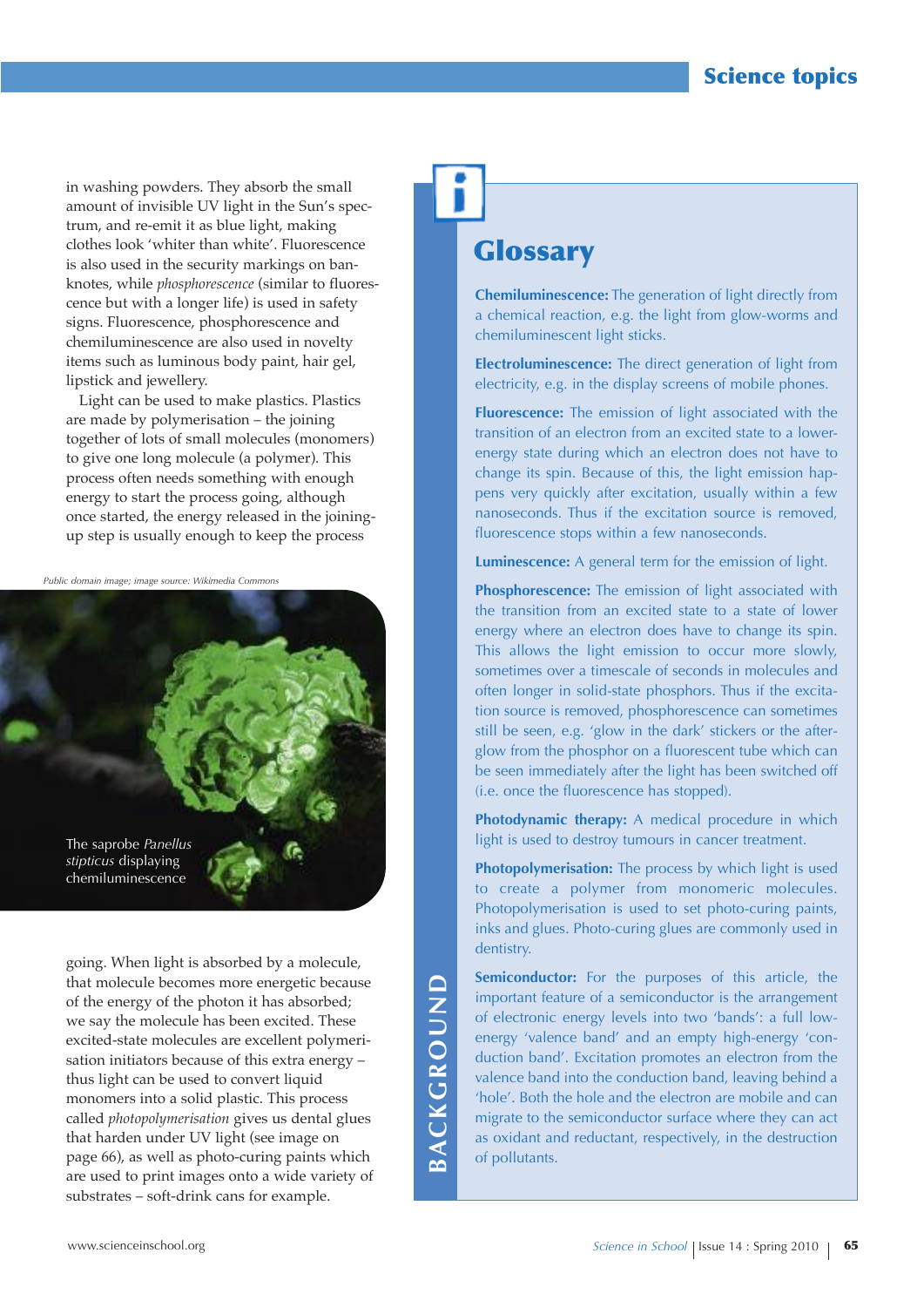*Image courtesy of Peter Douglas Image courtesy of dem10 / iStockphoto*



Unlike conventional paints, a photocuring paint is set by light rather than by heat and/or air oxidation.

Photographic film relies on the photochemical properties of silver halides. When a grain of silver halide on a film absorbs a photon of light, an atom of silver is made. The film is then chemically processed, and the metallic silver grains comprise the

black part of a black and white negative.

The best known use of photochemistry in medicine is the treatment of jaundice, a build-up in the body of a yellow, fat-soluble, neurotoxic substance called bilirubin. Bilirubin is generated constantly as a by-product of haemolysis (the breakdown of red blood cells), but it is normally



metabolised in the liver into a watersoluble form that is subsequently excreted. If, however, the liver is damaged or not fully formed, the uncontrolled build-up of bilirubin can be fatal. Exposure to blue light cures jaundice through a photochemical transformation that converts bilirubin into a water-soluble form, allowing its excretion. Hospital wards for prema-

**B**

**C k G R O u n d**

### **The London International Youth Science Forum**

The basis of this article was a demonstration lecture by Dr Peter Douglas and Dr Mike Garley on the use of chemistry and light in our everyday lives. The lecture was part of the London International Youth Science Forum 2009 and was attended by 250 students from 40 countries.

At the London International Youth Science Forum 2010, Dr Douglas will explore future developments in science with leading scientists, dignitaries and industry pio-

neers. A key element of the programme is the opportunity to visit industrial sites, research centres, scientific institutions and organisations, including world-class research institutions and laboratories. For further details on how school students can participate, see: www.liysf.org.uk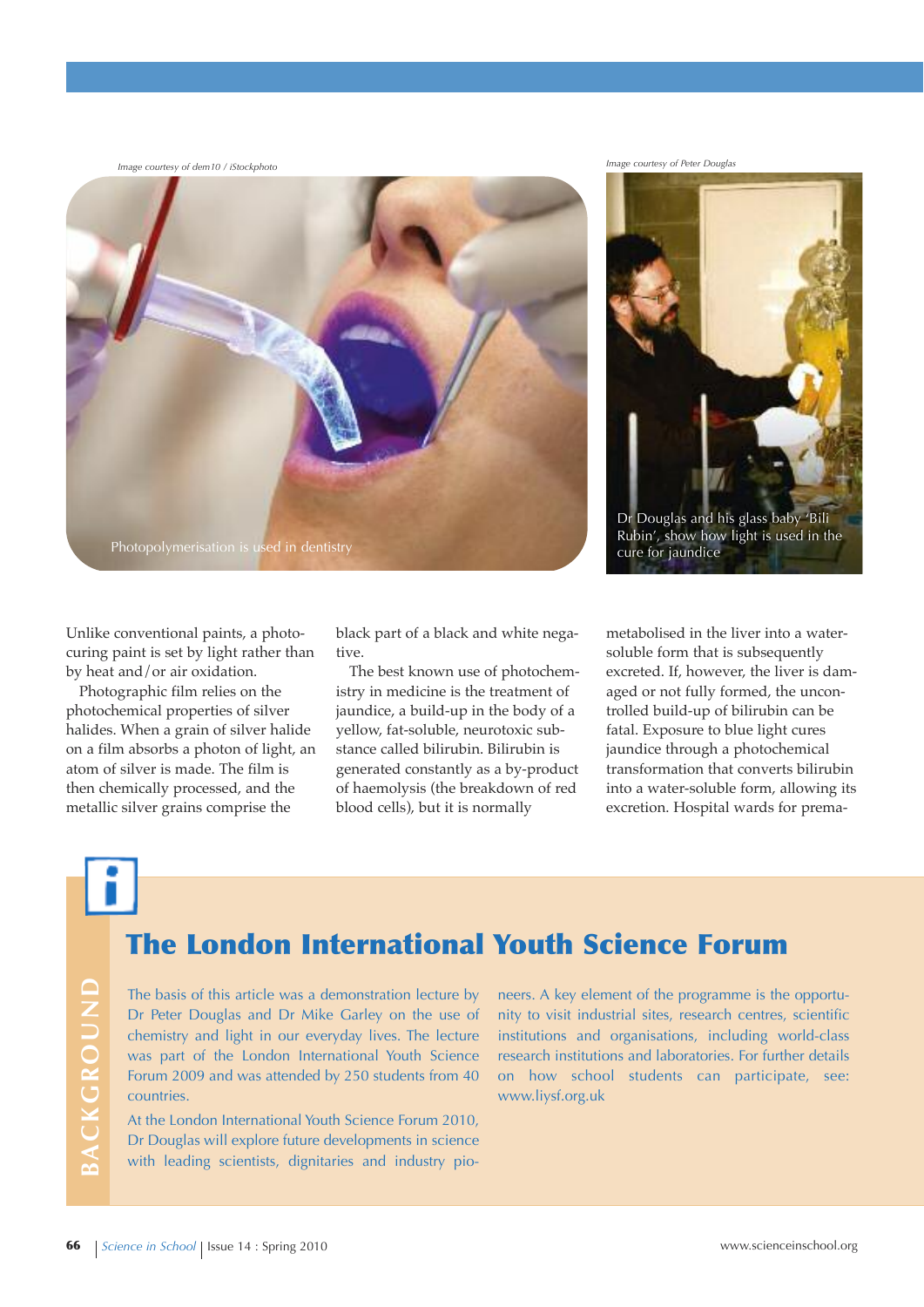

ture babies – who are particularly prone to jaundice – have cots with special lights for the treatment of jaundice.

Another medical application for photochemistry is the use of *photodynamic therapy* to fight cancer. A highly coloured compound with a particular photochemistry is injected directly into a tumour. This compound preferentially adsorbs to cancer cells rather than to normal cells and, when irradiated with light from a laser or other source, forms excited-state molecules that react with oxygen to generate chemicals that are lethal to cancer cells.

*Image courtesy of the London International Youth Science Forum*





### **Clean energy, clean planet**

The world's energy demands are increasing whereas its non-renewable supplies are limited. One way to address this problem is by using less energy (e.g. with energy-saving light bulbs). Another way is to exploit renewable sources of energy such as the silicon solar cell, which converts light energy into electricity. The original single-crystal cells, developed in the 1950s to power satellites, were very expensive. Now, much cheaper polycrystalline and amorphous silicon cells are commonly used in powering items such as calculators and battery chargers, as well as in larger-scale domestic, industrial and even national energy installations. In the classroom, the conversion of sunlight into electricity can be observed in a Grätzel cell, which employs artificial photosynthesis using natural dyes found, for example, in cherries (see Shallcross et al., 2009).

Another real problem for the future is the need for a clean transportable fuel. Hydrogen can be generated indi-